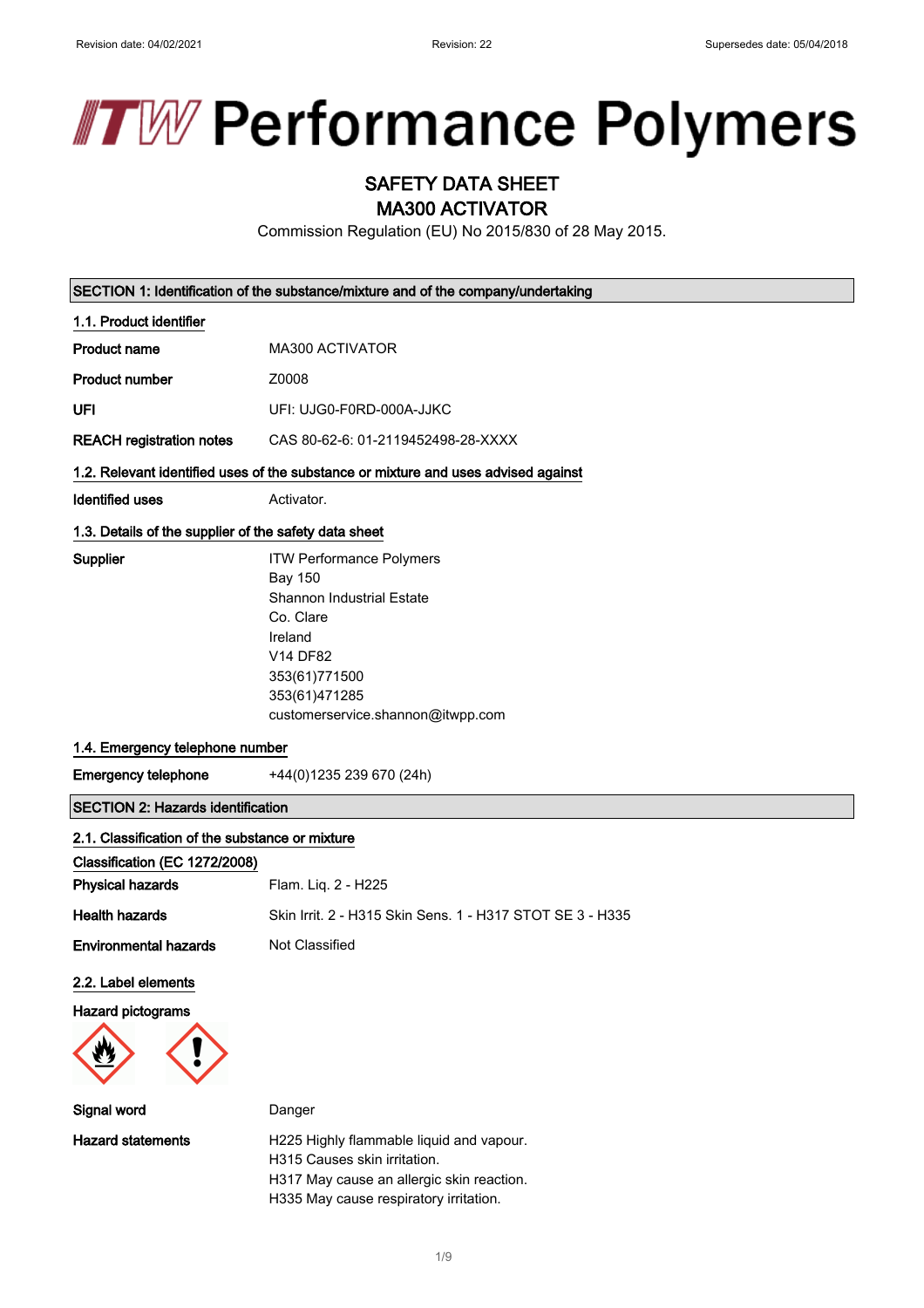| <b>Precautionary statements</b> | P210 Keep away from heat, hot surfaces, sparks, open flames and other ignition sources. No<br>smoking.<br>P261 Avoid breathing vapour/ spray.<br>P280 Wear protective gloves/ protective clothing/ eye protection/ face protection.<br>P303+P361+P353 IF ON SKIN (or hair): Take off immediately all contaminated clothing.<br>Rinse skin with water or shower.<br>P333+P313 If skin irritation or rash occurs: Get medical advice/ attention. |
|---------------------------------|------------------------------------------------------------------------------------------------------------------------------------------------------------------------------------------------------------------------------------------------------------------------------------------------------------------------------------------------------------------------------------------------------------------------------------------------|
|                                 | P501 Dispose of contents/ container in accordance with national regulations.                                                                                                                                                                                                                                                                                                                                                                   |
| Contains                        | <b>METHYL METHACRYLATE</b>                                                                                                                                                                                                                                                                                                                                                                                                                     |
| Supplementary precautionary     | P201 Obtain special instructions before use.                                                                                                                                                                                                                                                                                                                                                                                                   |
| statements                      | P202 Do not handle until all safety precautions have been read and understood.                                                                                                                                                                                                                                                                                                                                                                 |
|                                 | P233 Keep container tightly closed.                                                                                                                                                                                                                                                                                                                                                                                                            |
|                                 | P240 Ground and bond container and receiving equipment.                                                                                                                                                                                                                                                                                                                                                                                        |
|                                 | P241 Use explosion-proof electrical equipment.                                                                                                                                                                                                                                                                                                                                                                                                 |
|                                 | P242 Use non-sparking tools.                                                                                                                                                                                                                                                                                                                                                                                                                   |
|                                 | P243 Take action to prevent static discharges.                                                                                                                                                                                                                                                                                                                                                                                                 |
|                                 | P260 Do not breathe vapour/ spray.                                                                                                                                                                                                                                                                                                                                                                                                             |
|                                 | P264 Wash contaminated skin thoroughly after handling.                                                                                                                                                                                                                                                                                                                                                                                         |
|                                 | P270 Do not eat, drink or smoke when using this product.                                                                                                                                                                                                                                                                                                                                                                                       |
|                                 | P272 Contaminated work clothing should not be allowed out of the workplace.                                                                                                                                                                                                                                                                                                                                                                    |
|                                 | P302+P352 IF ON SKIN: Wash with plenty of water.                                                                                                                                                                                                                                                                                                                                                                                               |
|                                 | P305+P351+P338 IF IN EYES: Rinse cautiously with water for several minutes. Remove                                                                                                                                                                                                                                                                                                                                                             |
|                                 | contact lenses, if present and easy to do. Continue rinsing.                                                                                                                                                                                                                                                                                                                                                                                   |
|                                 | P308+P313 IF exposed or concerned: Get medical advice/attention.                                                                                                                                                                                                                                                                                                                                                                               |
|                                 | P310 Immediately call a POISON CENTER/ doctor.                                                                                                                                                                                                                                                                                                                                                                                                 |
|                                 | P314 Get medical advice/ attention if you feel unwell.                                                                                                                                                                                                                                                                                                                                                                                         |
|                                 | P321 Specific treatment (see medical advice on this label).                                                                                                                                                                                                                                                                                                                                                                                    |
|                                 | P332+P313 If skin irritation occurs: Get medical advice/ attention.                                                                                                                                                                                                                                                                                                                                                                            |
|                                 | P362+P364 Take off contaminated clothing and wash it before reuse.                                                                                                                                                                                                                                                                                                                                                                             |
|                                 | P370+P378 In case of fire: Use foam, carbon dioxide, dry powder or water fog to extinguish.                                                                                                                                                                                                                                                                                                                                                    |
|                                 | P403+P235 Store in a well-ventilated place. Keep cool.                                                                                                                                                                                                                                                                                                                                                                                         |
|                                 | P405 Store locked up.                                                                                                                                                                                                                                                                                                                                                                                                                          |

### 2.3. Other hazards

This product does not contain any substances classified as PBT or vPvB.

### SECTION 3: Composition/information on ingredients

| 3.2. Mixtures                                                                                                   |                      |                                |
|-----------------------------------------------------------------------------------------------------------------|----------------------|--------------------------------|
| methyl methacrylate                                                                                             |                      | 60-100%                        |
| CAS number: 80-62-6                                                                                             | EC number: 201-297-1 | REACH registration number: 01- |
|                                                                                                                 |                      | 2119452498-28-0000             |
| <b>Classification</b><br>Flam. Liq. 2 - H225<br>Skin Irrit. 2 - H315<br>Skin Sens. 1 - H317<br>STOT SE 3 - H335 |                      |                                |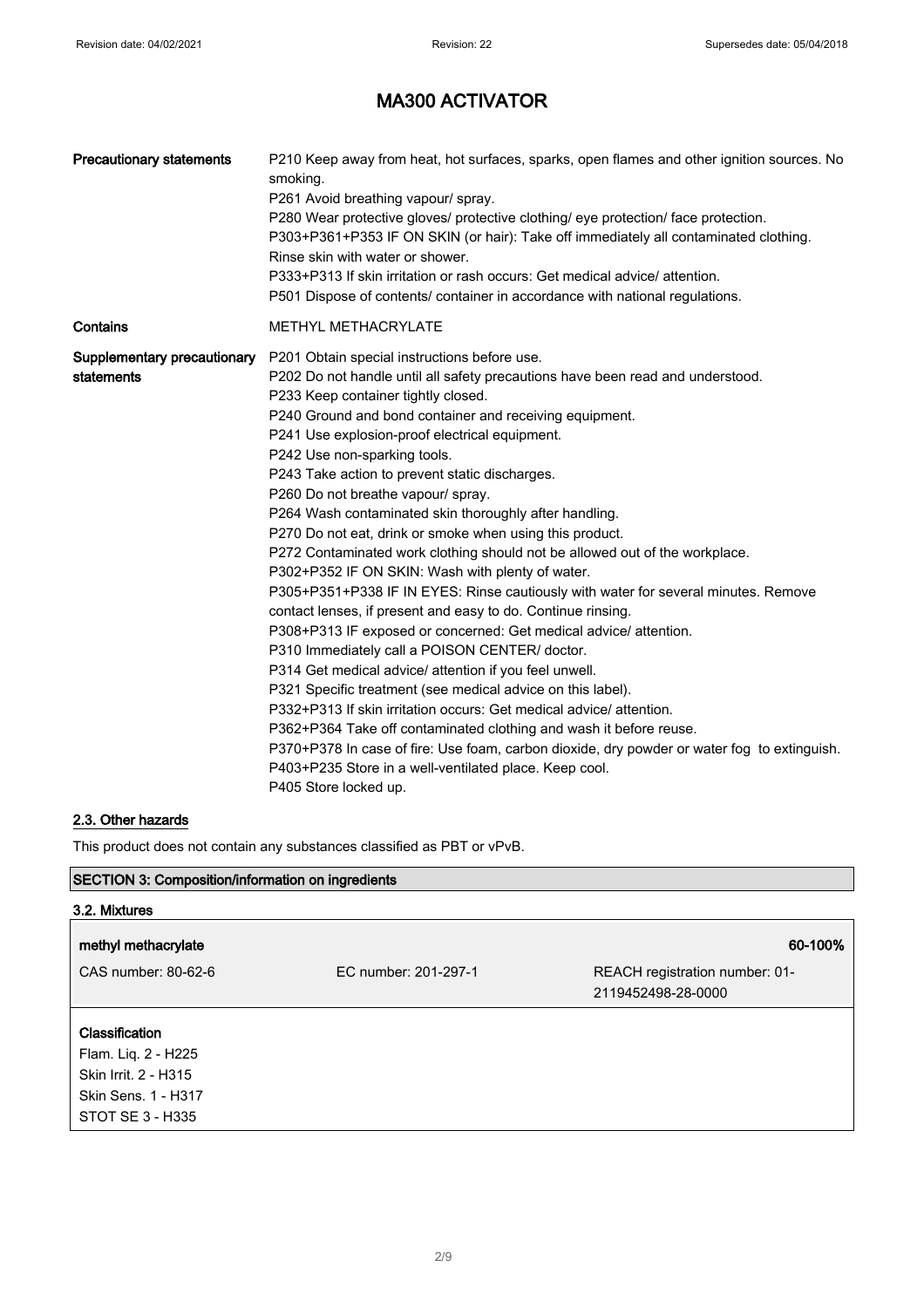### 3,5-diethyl-1,2-dihydro-1-phenyl-2-propylpyridine 5-10% and the state of the state of the state  $5$ -10%

CAS number: 34562-31-7

#### Classification

Acute Tox. 4 - H302 Acute Tox. 4 - H312 Skin Irrit. 2 - H315 Eye Irrit. 2 - H319

The full text for all hazard statements is displayed in Section 16.

### SECTION 4: First aid measures

#### 4.1. Description of first aid measures

| <b>General information</b>                                 | Avoid contact with skin and eyes. Do not breathe vapour/spray. In case of accident or if you<br>feel unwell, seek medical advice immediately (show the label where possible).                                                                                               |
|------------------------------------------------------------|-----------------------------------------------------------------------------------------------------------------------------------------------------------------------------------------------------------------------------------------------------------------------------|
| Inhalation                                                 | Move affected person to fresh air at once. When breathing is difficult, properly trained<br>personnel may assist affected person by administering oxygen. Get medical attention if any<br>discomfort continues.                                                             |
| Ingestion                                                  | Do not induce vomiting. Give plenty of water to drink. Get medical attention.                                                                                                                                                                                               |
| <b>Skin contact</b>                                        | Remove affected person from source of contamination. Wash skin thoroughly with soap and<br>water. Get medical attention if irritation persists after washing.                                                                                                               |
| Eye contact                                                | Remove any contact lenses and open eyelids wide apart. Continue to rinse for at least 15<br>minutes and get medical attention. Get medical attention if irritation persists after washing.                                                                                  |
|                                                            | 4.2. Most important symptoms and effects, both acute and delayed                                                                                                                                                                                                            |
| <b>General information</b>                                 | The severity of the symptoms described will vary dependent on the concentration and the<br>length of exposure.                                                                                                                                                              |
|                                                            | 4.3. Indication of any immediate medical attention and special treatment needed                                                                                                                                                                                             |
| Notes for the doctor                                       | No specific recommendations. If in doubt, get medical attention promptly.                                                                                                                                                                                                   |
| <b>SECTION 5: Firefighting measures</b>                    |                                                                                                                                                                                                                                                                             |
| 5.1. Extinguishing media                                   |                                                                                                                                                                                                                                                                             |
| Suitable extinguishing media                               | Extinguish with foam, carbon dioxide or dry powder.                                                                                                                                                                                                                         |
| 5.2. Special hazards arising from the substance or mixture |                                                                                                                                                                                                                                                                             |
| Specific hazards                                           | Highly flammable Avoid breathing fire gases or vapours. Vapours are heavier than air and<br>may spread near ground and travel a considerable distance to a source of ignition and flash<br>back. Polymerises easily with evolution of heat.                                 |
| 5.3. Advice for firefighters                               |                                                                                                                                                                                                                                                                             |
| Protective actions during<br>firefighting                  | Keep up-wind to avoid fumes. Do not use water jet as an extinguisher, as this will spread the<br>fire. Cool containers exposed to flames with water until well after the fire is out. Control run-off<br>water by containing and keeping it out of sewers and watercourses. |
| Special protective equipment<br>for firefighters           | Wear positive-pressure self-contained breathing apparatus (SCBA) and appropriate protective<br>clothing.                                                                                                                                                                    |
| <b>SECTION 6: Accidental release measures</b>              |                                                                                                                                                                                                                                                                             |

6.1. Personal precautions, protective equipment and emergency procedures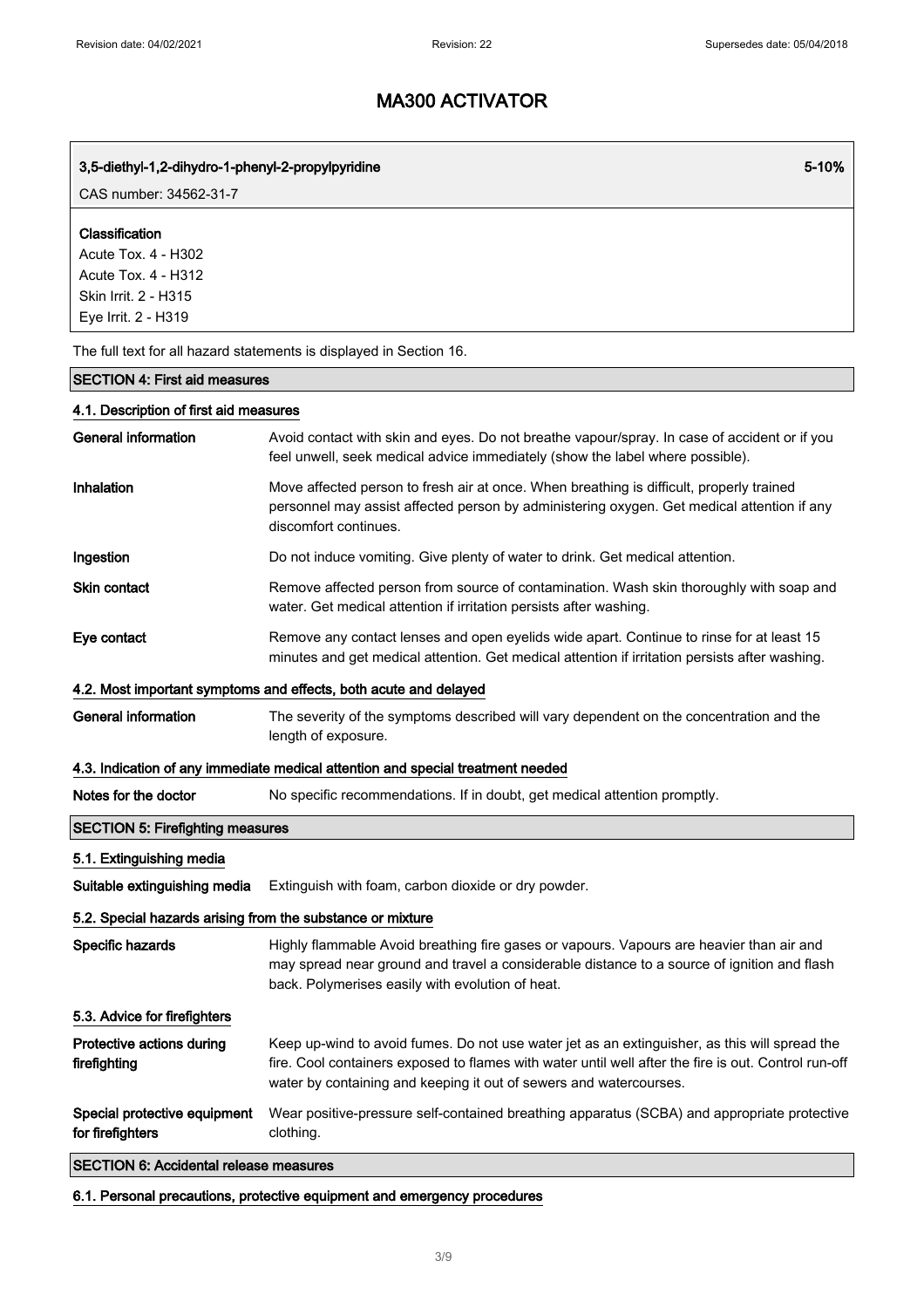| <b>Personal precautions</b>                               | Warn everybody of potential hazards and evacuate if necessary. Provide adequate ventilation.<br>No smoking, sparks, flames or other sources of ignition near spillage. Avoid inhalation of<br>spray mist and contact with skin and eyes. Wear protective clothing as described in Section 8<br>of this safety data sheet.                                                                                                                                |
|-----------------------------------------------------------|----------------------------------------------------------------------------------------------------------------------------------------------------------------------------------------------------------------------------------------------------------------------------------------------------------------------------------------------------------------------------------------------------------------------------------------------------------|
| 6.2. Environmental precautions                            |                                                                                                                                                                                                                                                                                                                                                                                                                                                          |
| <b>Environmental precautions</b>                          | Avoid the spillage or runoff entering drains, sewers or watercourses. Spillages or uncontrolled<br>discharges into watercourses must be reported immediately to the Environmental Agency or<br>other appropriate regulatory body.                                                                                                                                                                                                                        |
| 6.3. Methods and material for containment and cleaning up |                                                                                                                                                                                                                                                                                                                                                                                                                                                          |
| Methods for cleaning up                                   | Absorb spillage with non-combustible, absorbent material. Collect and place in suitable waste<br>disposal containers and seal securely. Containers with collected spillage must be properly<br>labelled with correct contents and hazard symbol.                                                                                                                                                                                                         |
| 6.4. Reference to other sections                          |                                                                                                                                                                                                                                                                                                                                                                                                                                                          |
| Reference to other sections                               | Wear protective clothing as described in Section 8 of this safety data sheet.                                                                                                                                                                                                                                                                                                                                                                            |
| <b>SECTION 7: Handling and storage</b>                    |                                                                                                                                                                                                                                                                                                                                                                                                                                                          |
| 7.1. Precautions for safe handling                        |                                                                                                                                                                                                                                                                                                                                                                                                                                                          |
| <b>Usage precautions</b>                                  | Provide adequate general and local exhaust ventilation. Observe any occupational exposure<br>limits for the product or ingredients. Avoid inhalation of vapours/spray and contact with skin<br>and eyes. Take precautionary measures against static discharges. Storage tanks and other<br>containers must be earthed. No smoking, sparks, flames or other sources of ignition near<br>spillage. Good personal hygiene procedures should be implemented. |
|                                                           | 7.2. Conditions for safe storage, including any incompatibilities                                                                                                                                                                                                                                                                                                                                                                                        |
| <b>Storage precautions</b>                                | Store in tightly-closed, original container in a dry, cool and well-ventilated place. Store away<br>from incompatible materials (see Section 10).                                                                                                                                                                                                                                                                                                        |
| 7.3. Specific end use(s)                                  |                                                                                                                                                                                                                                                                                                                                                                                                                                                          |
| Specific end use(s)                                       | The identified uses for this product are detailed in Section 1.2.                                                                                                                                                                                                                                                                                                                                                                                        |
| SECTION 8: Exposure controls/Personal protection          |                                                                                                                                                                                                                                                                                                                                                                                                                                                          |
| 8.1. Control parameters                                   |                                                                                                                                                                                                                                                                                                                                                                                                                                                          |
| Occupational exposure limits                              |                                                                                                                                                                                                                                                                                                                                                                                                                                                          |
| methyl methacrylate                                       |                                                                                                                                                                                                                                                                                                                                                                                                                                                          |
| WEL = Workplace Exposure Limit.                           | Long-term exposure limit (8-hour TWA): WEL 50 ppm 208 mg/m <sup>3</sup><br>Short-term exposure limit (15-minute): WEL 100 ppm 416 mg/m <sup>3</sup>                                                                                                                                                                                                                                                                                                      |
| Ingredient comments                                       | WEL = Workplace Exposure Limits                                                                                                                                                                                                                                                                                                                                                                                                                          |
| 8.2. Exposure controls                                    |                                                                                                                                                                                                                                                                                                                                                                                                                                                          |
| Protective equipment                                      |                                                                                                                                                                                                                                                                                                                                                                                                                                                          |
|                                                           |                                                                                                                                                                                                                                                                                                                                                                                                                                                          |

Appropriate engineering controls

Provide adequate general and local exhaust ventilation. Observe any occupational exposure limits for the product or ingredients.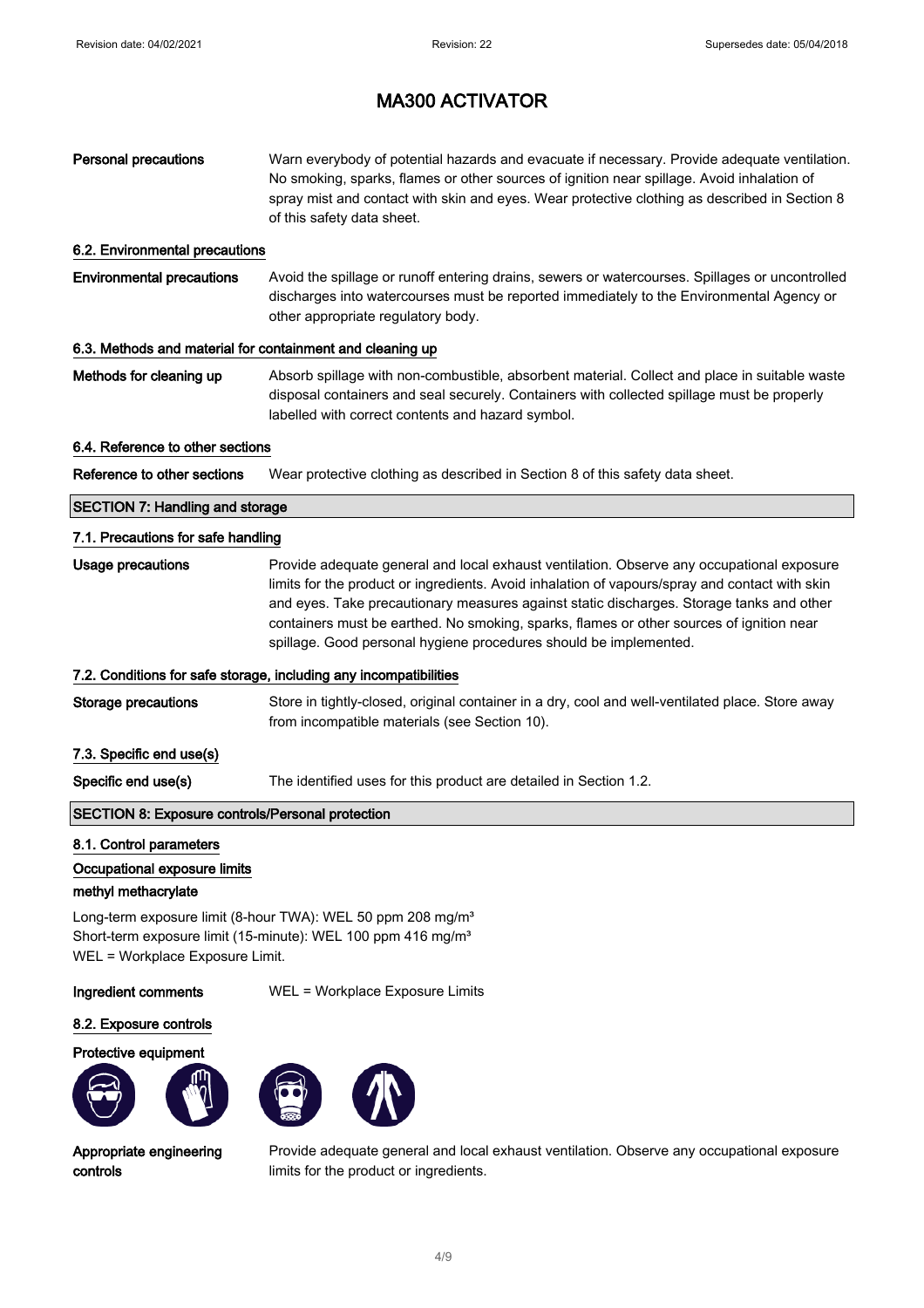| Eye/face protection               | Eyewear complying with an approved standard should be worn if a risk assessment indicates<br>eye contact is possible. Unless the assessment indicates a higher degree of protection is<br>required, the following protection should be worn: Tight-fitting safety glasses. Personal<br>protective equipment for eye and face protection should comply with European Standard<br>EN166.                                                                                                                                                    |
|-----------------------------------|-------------------------------------------------------------------------------------------------------------------------------------------------------------------------------------------------------------------------------------------------------------------------------------------------------------------------------------------------------------------------------------------------------------------------------------------------------------------------------------------------------------------------------------------|
| Hand protection                   | Wear protective gloves made of the following material: Rubber or plastic. To protect hands<br>from chemicals, gloves should comply with European Standard EN374. The selected gloves<br>should have a breakthrough time of at least 8 hours.                                                                                                                                                                                                                                                                                              |
| Other skin and body<br>protection | Wear chemical protective suit.                                                                                                                                                                                                                                                                                                                                                                                                                                                                                                            |
| Hygiene measures                  | Provide eyewash station and safety shower. Keep away from food, drink and animal feeding<br>stuffs. Good personal hygiene procedures should be implemented. Wash hands and any<br>other contaminated areas of the body with soap and water before leaving the work site. Do<br>not eat, drink or smoke when using the product. Change work clothing daily before leaving<br>workplace.                                                                                                                                                    |
| <b>Respiratory protection</b>     | If ventilation is inadequate, suitable respiratory protection must be worn. Respirator selection<br>must be based on exposure levels, the hazards of the product and the safe working limits of<br>the selected respirator. Check that the respirator fits tightly and the filter is changed regularly.<br>Wear a respirator fitted with the following cartridge: Organic vapour filter. Gas filter, type A2.<br>Half mask and quarter mask respirators with replaceable filter cartridges should comply with<br>European Standard EN140. |

## SECTION 9: Physical and chemical properties

| 9.1. Information on basic physical and chemical properties |                                                                              |
|------------------------------------------------------------|------------------------------------------------------------------------------|
| Appearance                                                 | Paste.                                                                       |
| Colour                                                     | Yellow.                                                                      |
| Odour                                                      | Slight pungent.                                                              |
| pH                                                         | pH (diluted solution): 4.5-5.5 5%                                            |
| Initial boiling point and range                            | 101°C @                                                                      |
| Flash point                                                | $10^{\circ}$ C                                                               |
| <b>Evaporation rate</b>                                    | 3 (butyl acetate $=1$ )                                                      |
| Upper/lower flammability or<br>explosive limits            | Lower flammable/explosive limit: 2.1 Upper flammable/explosive limit: 12.5   |
| Vapour pressure                                            | 28mmHg@ °C                                                                   |
| Vapour density                                             | 3.5                                                                          |
| <b>Relative density</b>                                    | 0.96 @ 20 °C°C                                                               |
| <b>Viscosity</b>                                           | 40,000 -60,000 cP @ 25°C                                                     |
| 9.2. Other information                                     |                                                                              |
| Other information                                          | Not available.                                                               |
| <b>SECTION 10: Stability and reactivity</b>                |                                                                              |
| 10.1. Reactivity                                           |                                                                              |
| Reactivity                                                 | The following materials may react with the product: Strong oxidising agents. |

10.2. Chemical stability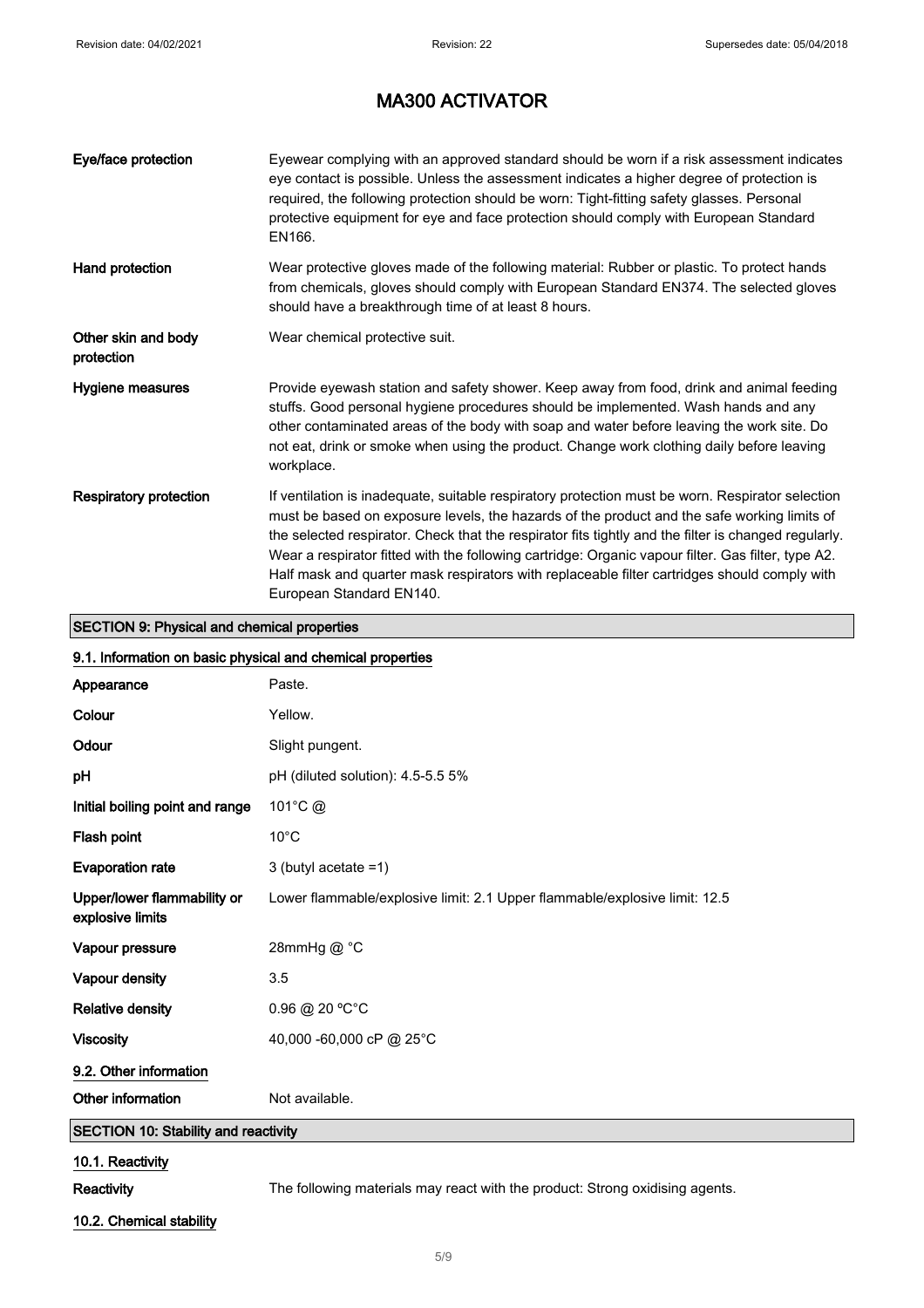| <b>Stability</b>                              | Stable at normal ambient temperatures and when used as recommended. May polymerise.                                                                                                                                                                                                                                                          |
|-----------------------------------------------|----------------------------------------------------------------------------------------------------------------------------------------------------------------------------------------------------------------------------------------------------------------------------------------------------------------------------------------------|
| 10.3. Possibility of hazardous reactions      |                                                                                                                                                                                                                                                                                                                                              |
| Possibility of hazardous<br>reactions         | Not available. May polymerise.                                                                                                                                                                                                                                                                                                               |
| 10.4. Conditions to avoid                     |                                                                                                                                                                                                                                                                                                                                              |
| <b>Conditions to avoid</b>                    | Heating may generate flammable vapours. Vapours may form explosive mixtures with air.<br>Avoid heat, flames and other sources of ignition. Avoid excessive heat for prolonged periods<br>of time. Avoid exposure to high temperatures or direct sunlight.                                                                                    |
| 10.5. Incompatible materials                  |                                                                                                                                                                                                                                                                                                                                              |
| <b>Materials to avoid</b>                     | Avoid contact with oxidising agents.                                                                                                                                                                                                                                                                                                         |
| 10.6. Hazardous decomposition products        |                                                                                                                                                                                                                                                                                                                                              |
| Hazardous decomposition<br>products           | Oxides of carbon. Thermal decomposition or combustion may liberate carbon oxides and<br>other toxic gases or vapours. Fire or high temperatures create: Nitrous gases (NOx).<br>Cyanides.                                                                                                                                                    |
| <b>SECTION 11: Toxicological information</b>  |                                                                                                                                                                                                                                                                                                                                              |
| 11.1. Information on toxicological effects    |                                                                                                                                                                                                                                                                                                                                              |
| Acute toxicity - oral                         |                                                                                                                                                                                                                                                                                                                                              |
| ATE oral (mg/kg)                              | 10,000.0                                                                                                                                                                                                                                                                                                                                     |
| Acute toxicity - dermal<br>ATE dermal (mg/kg) | 22,000.0                                                                                                                                                                                                                                                                                                                                     |
| Inhalation                                    | Vapours in high concentrations are narcotic. Symptoms following overexposure may include<br>the following: Headache. Fatigue. Dizziness. Nausea, vomiting. Vapours in high<br>concentrations are anaesthetic. Symptoms following overexposure may include the following:<br>Headache. Fatigue. Dizziness. Central nervous system depression. |
| Ingestion                                     | Irritating. Symptoms following overexposure may include the following: Nausea, vomiting.<br>Stomach pain.                                                                                                                                                                                                                                    |
| Skin contact                                  | May be absorbed through the skin. Irritating to skin. Prolonged or repeated exposure may<br>cause severe irritation. May cause sensitisation by skin contact. May cause sensitisation or<br>allergic reactions in sensitive individuals.                                                                                                     |
| Eye contact                                   | Irritating to eyes. A single exposure may cause the following adverse effects: Corneal<br>damage.                                                                                                                                                                                                                                            |
| <b>Target organs</b>                          | Prolonged or repeated exposure may cause the following adverse effects: May cause damage<br>to the liver and kidneys. Respiratory system, lungs Central nervous system                                                                                                                                                                       |
| Toxicological information on ingredients.     |                                                                                                                                                                                                                                                                                                                                              |
|                                               | methyl methacrylate                                                                                                                                                                                                                                                                                                                          |
| Carcinogenicity                               |                                                                                                                                                                                                                                                                                                                                              |
| <b>IARC</b> carcinogenicity                   | IARC Group 3 Not classifiable as to its carcinogenicity to humans.                                                                                                                                                                                                                                                                           |
| <b>SECTION 12: Ecological information</b>     |                                                                                                                                                                                                                                                                                                                                              |
| Ecotoxicity                                   | Avoid release to the environment.                                                                                                                                                                                                                                                                                                            |

12.1. Toxicity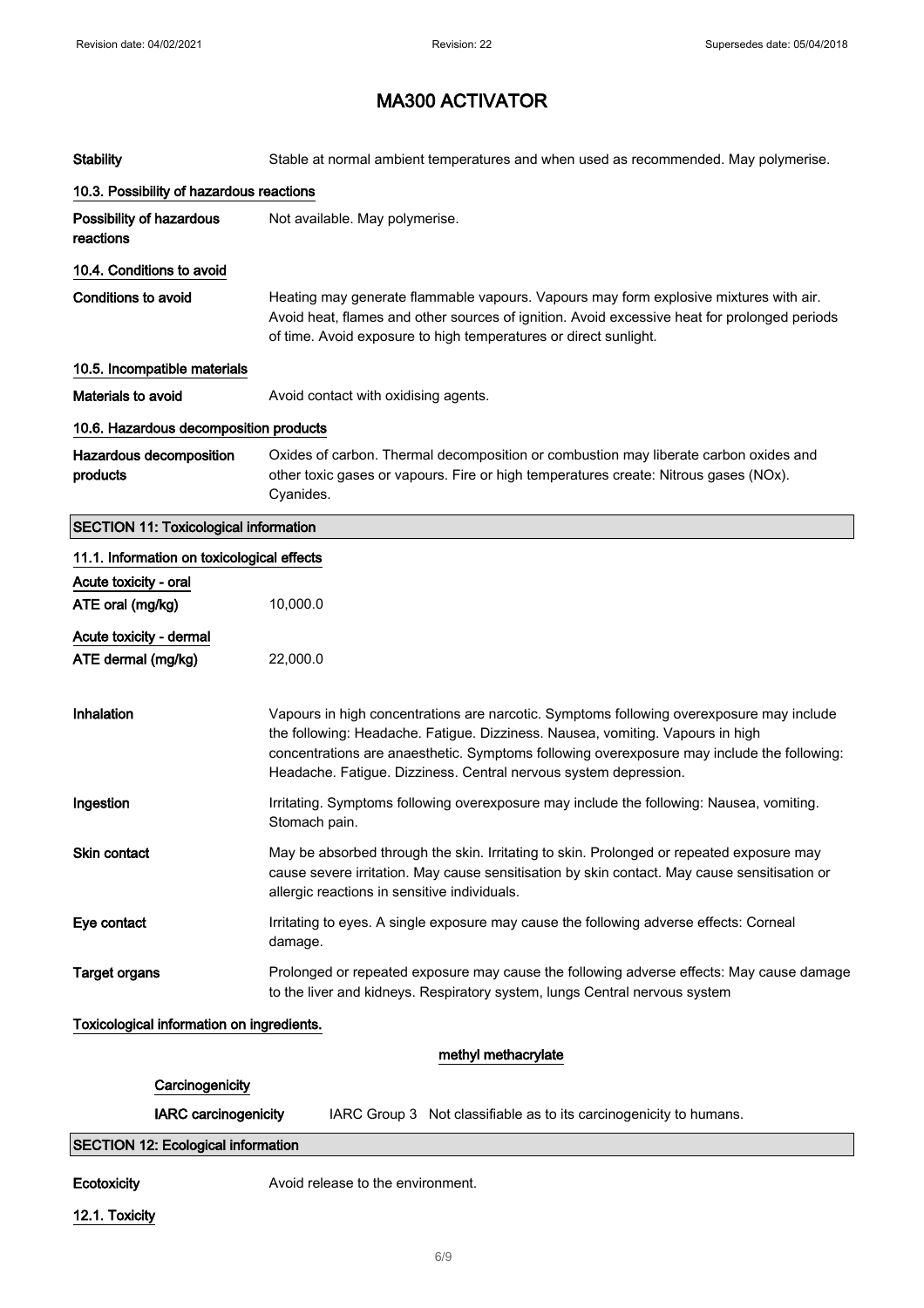| <b>Toxicity</b>                            | Not considered toxic to fish.                                                                                                  |
|--------------------------------------------|--------------------------------------------------------------------------------------------------------------------------------|
| 12.2. Persistence and degradability        |                                                                                                                                |
| Persistence and degradability              | Methyl methacrylate monomer : Biochemical oxygen demand within 5 days (BOD5) = .14 g/g<br>$-0.9$ g/g.                          |
| 12.3. Bioaccumulative potential            |                                                                                                                                |
| <b>Bioaccumulative potential</b>           | No data available on bioaccumulation.                                                                                          |
| 12.4. Mobility in soil                     |                                                                                                                                |
| <b>Mobility</b>                            | Do not discharge into drains or watercourses or onto the ground.                                                               |
| 12.5. Results of PBT and vPvB assessment   |                                                                                                                                |
| Results of PBT and vPvB<br>assessment      | This product does not contain any substances classified as PBT or vPvB.                                                        |
| 12.6. Other adverse effects                |                                                                                                                                |
| Other adverse effects                      | Not available.                                                                                                                 |
| <b>SECTION 13: Disposal considerations</b> |                                                                                                                                |
| 13.1. Waste treatment methods              |                                                                                                                                |
| <b>General information</b>                 | When handling waste, the safety precautions applying to handling of the product should be<br>considered.                       |
| Disposal methods                           | Dispose of waste to licensed waste disposal site in accordance with the requirements of the<br>local Waste Disposal Authority. |
|                                            |                                                                                                                                |
| <b>Waste class</b>                         | 08 04 09                                                                                                                       |
| <b>SECTION 14: Transport information</b>   |                                                                                                                                |
| General                                    | No other information known.                                                                                                    |
| 14.1. UN number                            |                                                                                                                                |
| UN No. (ADR/RID)                           | 1133                                                                                                                           |
| UN No. (IMDG)                              | 1133                                                                                                                           |
| UN No. (ICAO)                              | 1133                                                                                                                           |
| 14.2. UN proper shipping name              |                                                                                                                                |
| Proper shipping name<br>(ADR/RID)          | <b>ADHESIVES</b>                                                                                                               |
| Proper shipping name (IMDG) ADHESIVES      |                                                                                                                                |
| Proper shipping name (ICAO) ADHESIVES      |                                                                                                                                |
| Proper shipping name (ADN)                 | ADHESIVES                                                                                                                      |
| 14.3. Transport hazard class(es)           |                                                                                                                                |
| <b>ADR/RID class</b>                       | 3                                                                                                                              |
| <b>ADR/RID label</b>                       | 3                                                                                                                              |
| <b>IMDG class</b>                          | 3                                                                                                                              |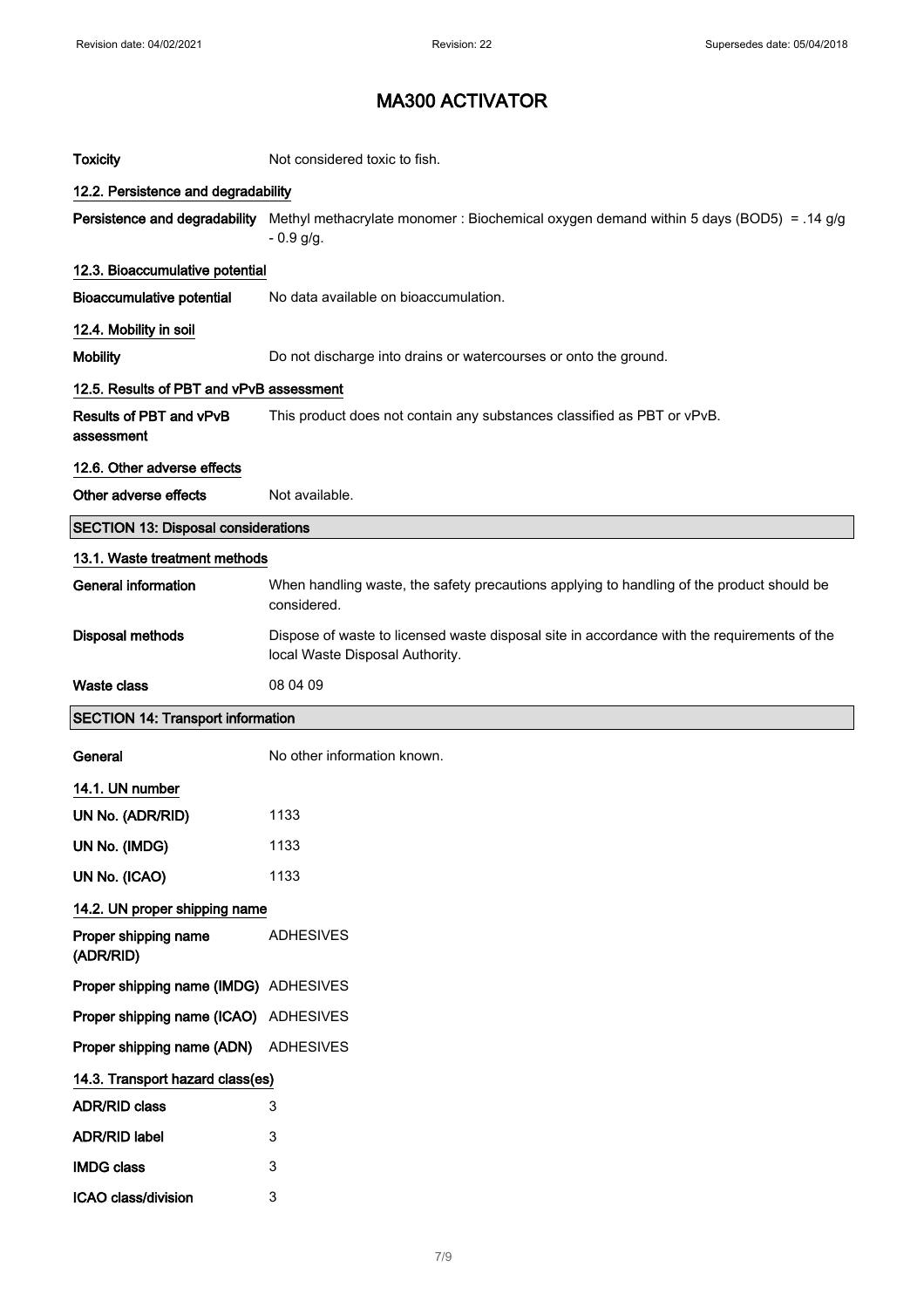#### Transport labels



| 14.4. Packing group                                                                                            |                                                                          |
|----------------------------------------------------------------------------------------------------------------|--------------------------------------------------------------------------|
| ADR/RID packing group                                                                                          | Ш                                                                        |
| <b>IMDG packing group</b>                                                                                      | Ш                                                                        |
| ICAO packing group                                                                                             | п                                                                        |
| 14.5. Environmental hazards                                                                                    |                                                                          |
| Environmentally hazardous substance/marine pollutant<br>No.                                                    |                                                                          |
| 14.6. Special precautions for user                                                                             |                                                                          |
| EmS                                                                                                            | $F-E. S-D$                                                               |
| <b>Emergency Action Code</b>                                                                                   | $\cdot$ 3YE                                                              |
| <b>Hazard Identification Number</b><br>(ADR/RID)                                                               | 33                                                                       |
| Tunnel restriction code                                                                                        | (D/E)                                                                    |
|                                                                                                                | 14.7. Transport in bulk according to Annex II of MARPOL and the IBC Code |
| <b>Transport in bulk according to</b> No information required.<br>Annex II of MARPOL 73/78<br>and the IBC Code |                                                                          |
| <b>SECTION 15: Regulatory information</b>                                                                      |                                                                          |

### 15.1. Safety, health and environmental regulations/legislation specific for the substance or mixture

EU legislation Regulation (EC) No 1272/2008 of the European Parliament and of the Council of 16 December 2008 on classification, labelling and packaging of substances and mixtures (as amended).

#### 15.2. Chemical safety assessment

No chemical safety assessment has been carried out.

#### SECTION 16: Other information

| <b>Revision date</b>      | 04/02/2021                                                                                                                                                                                                                                                                 |
|---------------------------|----------------------------------------------------------------------------------------------------------------------------------------------------------------------------------------------------------------------------------------------------------------------------|
| Revision                  | 22                                                                                                                                                                                                                                                                         |
| Supersedes date           | 05/04/2018                                                                                                                                                                                                                                                                 |
| Hazard statements in full | H225 Highly flammable liquid and vapour.<br>H302 Harmful if swallowed.<br>H312 Harmful in contact with skin.<br>H315 Causes skin irritation.<br>H317 May cause an allergic skin reaction.<br>H319 Causes serious eye irritation.<br>H335 May cause respiratory irritation. |